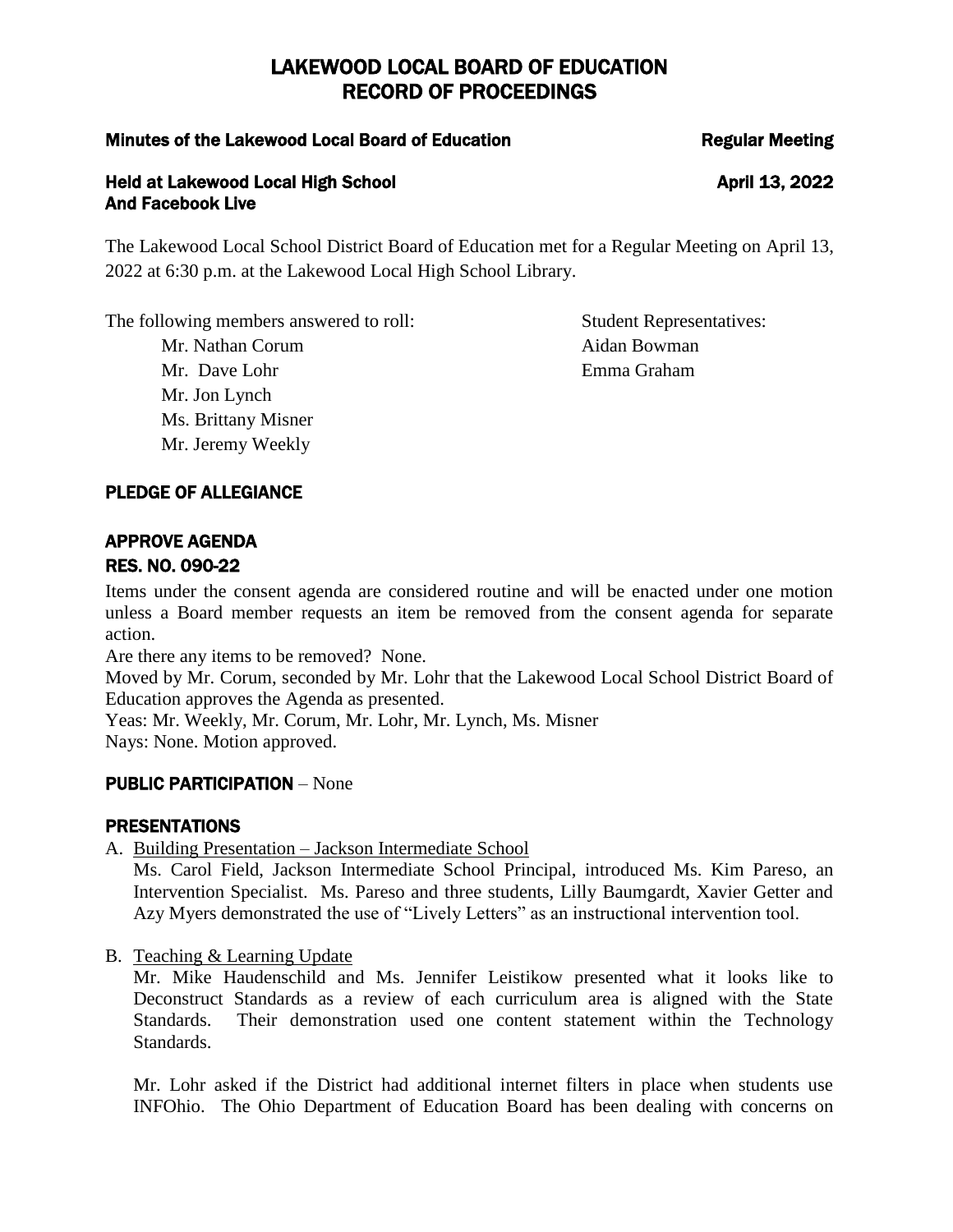## Minutes of the Lakewood Local Board of Education The Regular Meeting

### Held at Lakewood Local High School April 13, 2022 And Facebook Live

some INFOhio content.

Ms. Misner thanked them for the information.

Mr. Lynch commented that he appreciated that grammar, spelling, etc. is being considered in review of the technology content.

## C. Lakewood Schools Update

Dr. Mark Gleichauf, Superintendent, provided the following updates:

- COVID-19 There has been no cases for students or staff over the past four weeks.
- Introduced the new member of the Lakewood School Resource Officers team, Deputy Sydney VanBalen. She will start the week of April 25, 2022.
- Hebron Elementary was awarded the ODE Purple Star Award. Ms. Amy McCartney prepared and submitted the application to ODE.
- Upcoming Events:
	- Ohio Means Jobs Fair is tomorrow at the High School
	- No School Friday
	- Spring Musical is the following weekend
	- Senior Award Night is May 26
	- Commencement is May 29
	- 31 days left of school.
- D. OSBA Community Survey Results

Ms. Cheryl Ryan from OSBA presented the summary results of the Community Survey. She also provided some comparisons between the results of this survey and the survey taken in 2018.

 $L.T.A. - None$ 

# L.A.C.E**.** – None

# COMMITTEE MEETING

A. Facilities Committee Meeting

Mr. Lynch reported that the Facilities Committee met on April 11, 2022 at 5:00 p.m. at the Lakewood Local Administrative Building. The topics of discussion included the 5-Year Capital Plan, the Jackson Intermediate School projects and the Middle School projects. All projects are still estimated to be completed on time.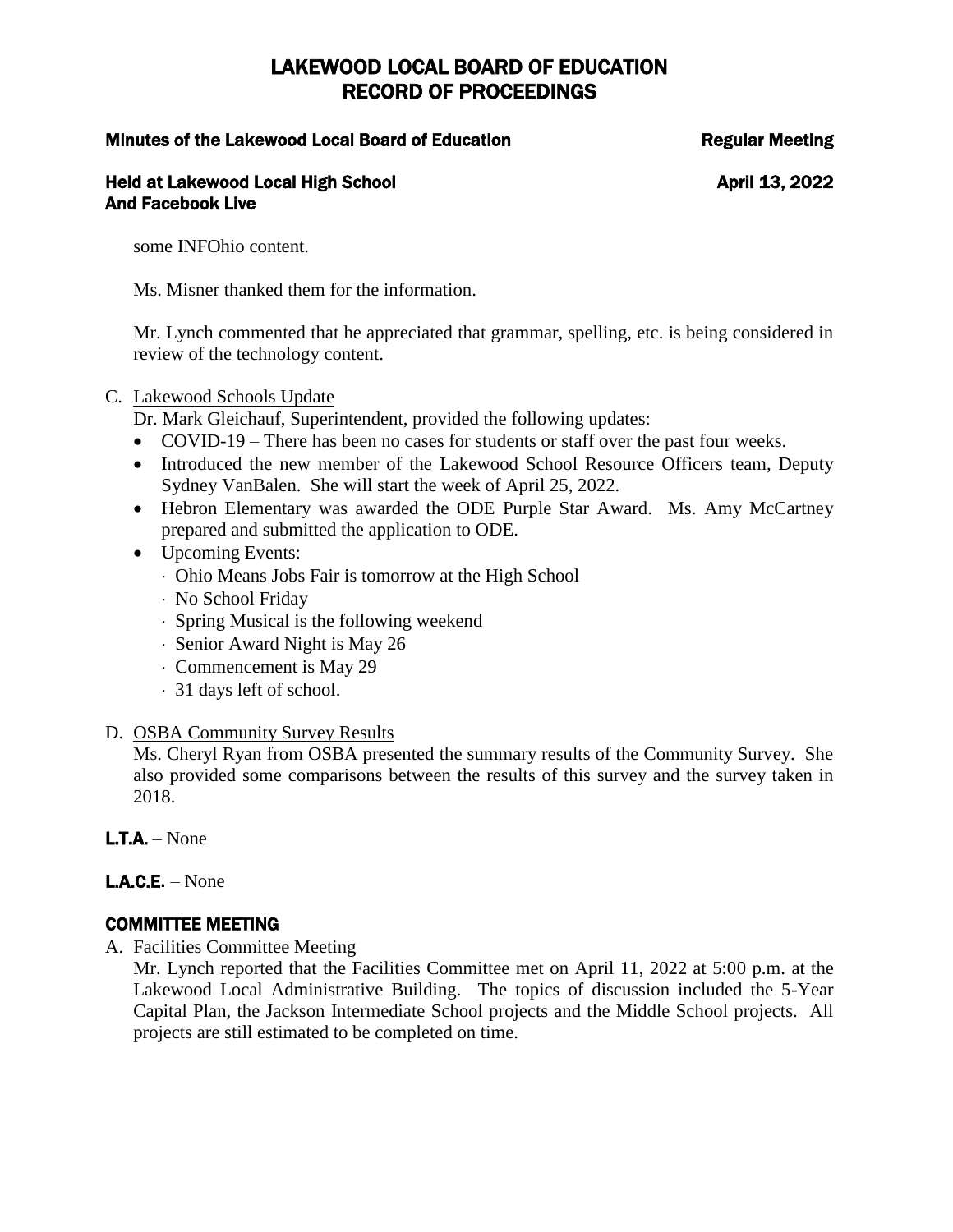### Minutes of the Lakewood Local Board of Education The Regular Meeting

## Held at Lakewood Local High School April 13, 2022 And Facebook Live

## APPROVE TREASURER'S REPORT - CONSENT AGENDA ITEMS RES. NO. 091-22

Ms. Glenna Plaisted reported that the 5 Year Forecast will be presented at next month's Regular Board Meeting. She also reviewed the Consent Agenda Items.

- A. Disposition of Minutes
	- 1. Regular Board Meeting March 9, 2022
	- 2. Special Board Meeting March 14, 2022
- B. Financial Reports for March 2022
- C. Do

|                | Donations: |                                            |          |
|----------------|------------|--------------------------------------------|----------|
| $\mathbf{1}$ . | From:      | White Chapel United Methodist Church       |          |
|                | To:        | Lakewood Food Service (Student Accounts)   |          |
|                | Amount:    | \$100                                      |          |
|                | 2. From:   | Lakewood Education Foundation              |          |
|                | To:        | Lakewood High School Leaders & Learners    | 019 9134 |
|                | Amount:    | \$1,000                                    |          |
|                | 3. From:   | Lakewood Education Foundation              |          |
|                | To:        | Lakewood High School's Principal's Account | 018 901C |
|                | Amount:    | \$2,000                                    |          |
|                | 4. From:   | Lakewood Education Foundation              |          |
|                | To:        | Lakewood High School's Principal's Account | 018 901C |
|                | Amount:    | \$1.500                                    |          |

- D. Amended Certificate of Estimated Revenues for the 2021-2022 School Year, effective March 29, 2022
- E. Amended Permanent Appropriations of the General Fund by Object and Other Funds by Fund for the 2021-2022 School Year, effective March 29, 2022
- F. Classified Exempt Employee Contract Renewals for the 2022-2023 Fiscal Year (Provided all BCI&I/FBI background requirements are met)
	- 1. Courtney Scott Payroll 5 Year Contract Step 8, \$50,039
	- 2. Cynthia Weatherspoon Accounts Payable, 5 Year Contract, Step 22, \$58,835

Moved by Mr. Lohr, seconded by Mr. Weekly that the Lakewood Local School District Board of Education approves the Treasurer's Report and Consent Agenda Items as presented.

Yeas: Mr. Corum, Mr. Lohr, Mr. Lynch, Ms. Misner, Mr. Weekly

Nays: None. Motion approved.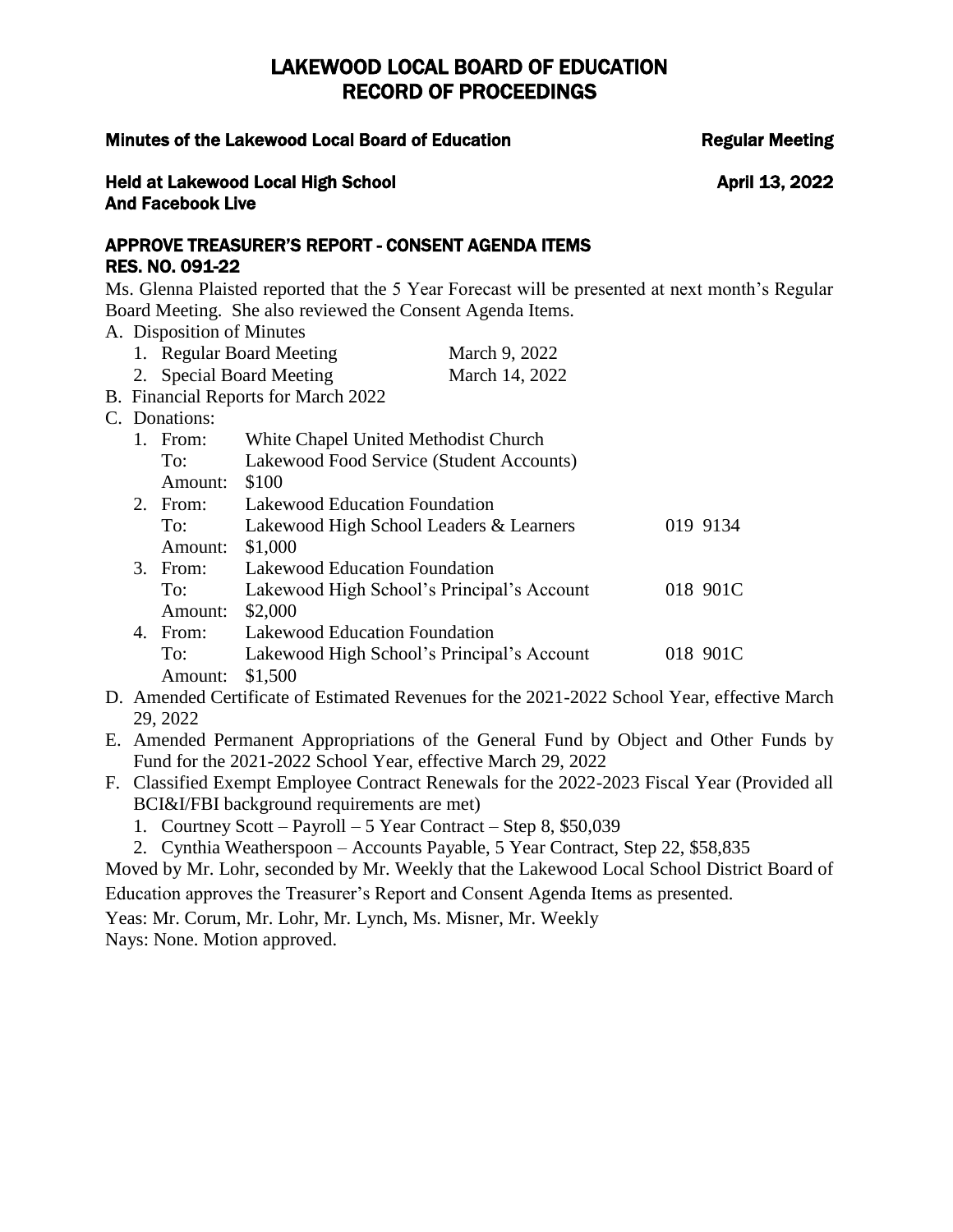## Minutes of the Lakewood Local Board of Education The Regular Meeting

### Held at Lakewood Local High School April 13, 2022 And Facebook Live

## APPROVE CONTRACTS RES. NO. 092-22

Ms. Glenna Plaisted reported the type of service that each contract provided.

- A. Licking Area Computer Association Internet Service Five Year Period Commencing on July 1, 2022 through June 30, 2027 – Year 1, \$57,618; Years 2-5, \$56,868 annually (all buildings excluding Hebron Elementary)
- B. Licking Area Computer Association Internet Service for Hebron Elementary One Year Period Commencing on July 1, 2022 through June 30, 2023 - \$16,428
- C. Licking Area Computer Association Managed Internal Broadband Service Five Year Period Commencing on July 1, 2022 through June 30, 2027 - \$27,946.92 annually
- D. Licking Area Computer Association Hardware, Licensing and Service for Network Switches - \$48,187.08
- E. Superior Building Services District Wide Bi-Annual Preventative Maintenance Agreement Renewal – Three (3) Year Period
	- 1.  $7/1/2022 6/30/2023$  \$38,650
	- 2. 7/1/2023 6/30/2024 \$33,645
	- 3. 7/1/2024 6/30/2025 \$35,360

F. Licking County Educational Service Center – General Service Contract – FY23

Moved by Mr. Lynch, seconded by Ms. Misner that the Lakewood Local School District Board of Education approves the Contracts as presented.

Yeas: Mr. Lohr, Mr. Lynch, Ms. Misner, Mr. Weekly, Mr. Corum Nays: None. Motion approved.

## SUPERINTENDENT'S REPORT- CONSENT AGENDA ITEMS RES. NO. 093-22

*Official employment for all our new hires is contingent upon the satisfactory completion of the results of criminal records background checks as required by ORC 3319.39, and receipt of appropriate license from the Ohio Department of Education. Employment for contract renewals of current staff is contingent upon the same requirements.*

- A. Administrative Update
	- Dr. Mark Gleichauf provided the following updates:
	- School Resource Officer's Monthly Update
	- Thanked Ms. Kim Biddle, Bus Driver, for her 25 years of service to Lakewood Local **Schools**
	- Reviewed Consent Agenda Items.
- B. Approve Retirement of Classified Staff
- 1. Kimberly Biddle, Bus Driver, effective June 1, 2022
- C. Approve Resignation of Certified Staff
	- 1. Faith Longenecker, 8th Grade Language Arts, effective April 15, 2022
- D. Approve Resignation of Supervisory Personnel
	- 1. Randy Lewis, Director of Transportation, effective April 16, 2022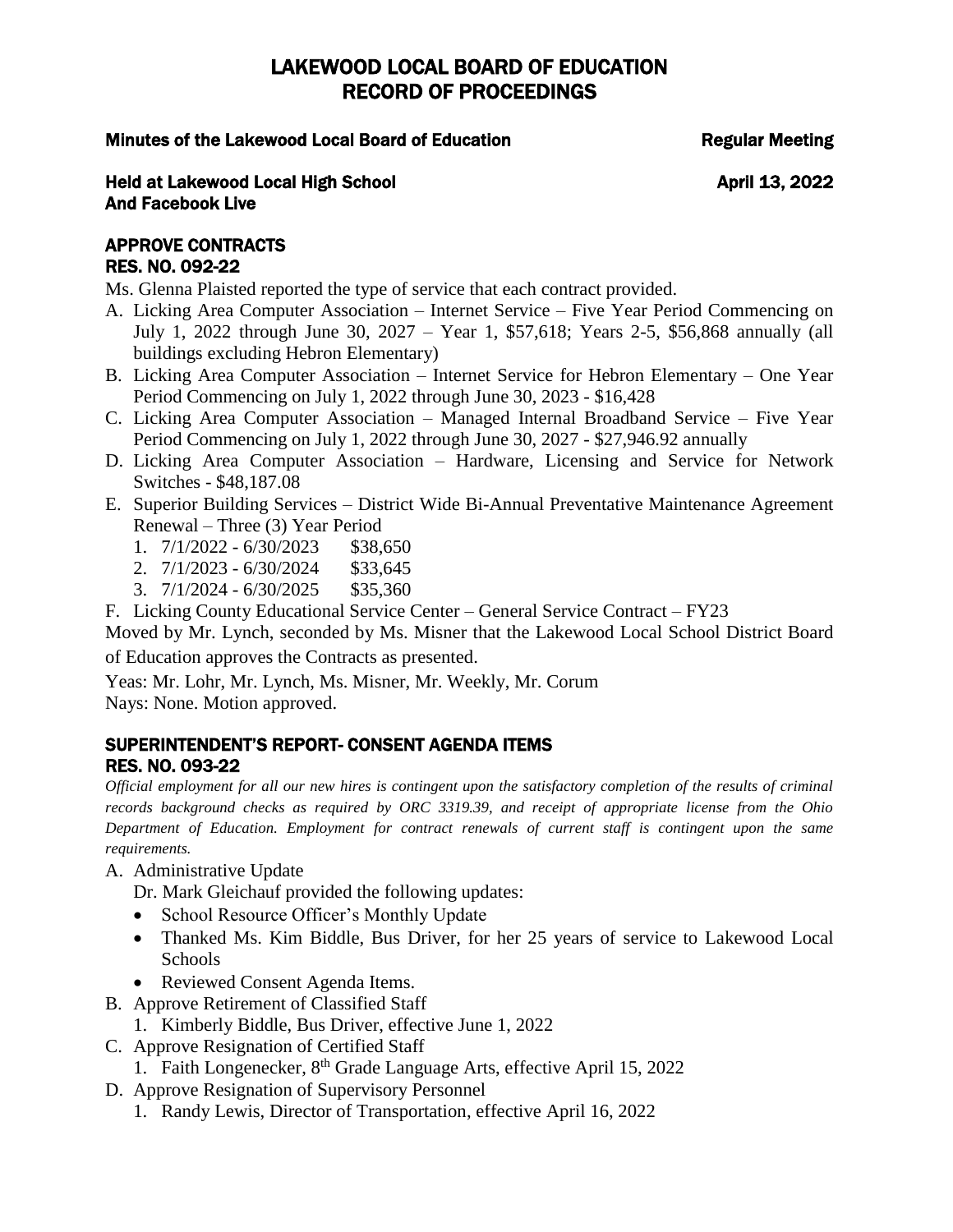## Minutes of the Lakewood Local Board of Education The Regular Meeting

- E. Approve Employment of Classified Staff for the 2021-2022 School Year
	- 1. Tim Nauer, Maintenance Position at \$25.91/hour, Step 22, retroactive to April 3, 2022
	- 2. Miranda Tittle, Cafeteria Server at \$12.62/hour, Step 1, retroactive to April 11, 2022
- F. Approve Classified Substitutes for the 2021-2022 School Year
	- 1. Cheryl Abbott, Substitute Cafeteria Helper, Substitute Educational Aide, Substitute Health & Safety Monitor, Substitute Library Tech, Substitute Secretary at \$10.95/hour
	- 2. Ashley Boehm, Substitute Seasonal Helper at \$11.75/hour, Substitute Custodial Helper at \$12.70/hour
	- 3. Jacob Coffey, Substitute Seasonal Helper at \$11.75/hour
	- 4. Brian Sickels, Substitute Custodial Helper at \$12.70/hour, retroactive to February 28, 2022
	- 5. Kaylee Morris, Substitute Seasonal Helper at \$11.75/hour, Substitute Custodial Helper at \$12.70/hour
	- 6. Roger Clark, Substitute Bus Driver at \$15.45/hour, Substitute Casual Driver at \$12.90/hour, Substitute Bus Aide at \$10.95/hour
	- 7. Miranda Markley, Substitute Cafeteria Helper, Substitute Health Aide, Substitute Secretary at \$10.95/hour
- G. Approve Spring Coaching Supplementals for the 2021-2022 School Year (All supplemental coaching contracts are contingent on there being a team and schedule at the appropriate level).
	- 1. Group III  $$3,864$ 
		- a. Robin Cross, Freshman Softball Coach
- H. Approve Volunteer Coach for the 2021-2022 School Year
	- 1. Summer Libecap, Volunteer Softball Coach
- I. Approve Unpaid Leave of Absence for Classified Staff
	- 1. Jeffrey Freeman, April 4, 2022 through April 10, 2022
	- 2. Beth Vipperman, March 14, 2022 through March 31, 2022
- J. Approve Non-Bachelor Degree Substitute Teachers for the 2021-2022 School Year
	- 1. Taylor Hopfer
	- 2. Robert Kanet
- K. Approve Classified Staff for the Summer Intervention Program (These will be paid for by Federal ESSER Funds)
	- 1. Katie Renicker, Custodian Helper at \$13.38/hour, Step 1, June 13, 2022 July 1, 2022 hours limited to 7 hours/day
	- 2. Rick Williams, Custodian Helper at \$13.65/hour, Step 2, June 6, 2022 June 10, 2022 hours limited to 3 hours/day; June 13, 2022 – July 1, 2022 – hour limited to 7 hours/day
	- 3. Kimberly Debevoise, Bus Driver at \$21.74/hour, Step 23 hours limited to 4 hours/day
	- 4. Kathy Shaffer, Bus Driver at \$21.46/hour, Step 22 hours limited to 4 hours/day
	- 5. Valerie Fallon, Bus Driver at \$21.18/hour, Step 18 hours limited to 4 hours/day
	- 6. Angie Lewis, Bus Driver at \$21.18/hour, Step 17 hours limited to 4 hours/day
	- 7. Elizabeth Moore, Bus Driver at \$20.57/hour, Step 14 hours limited to 4 hours/day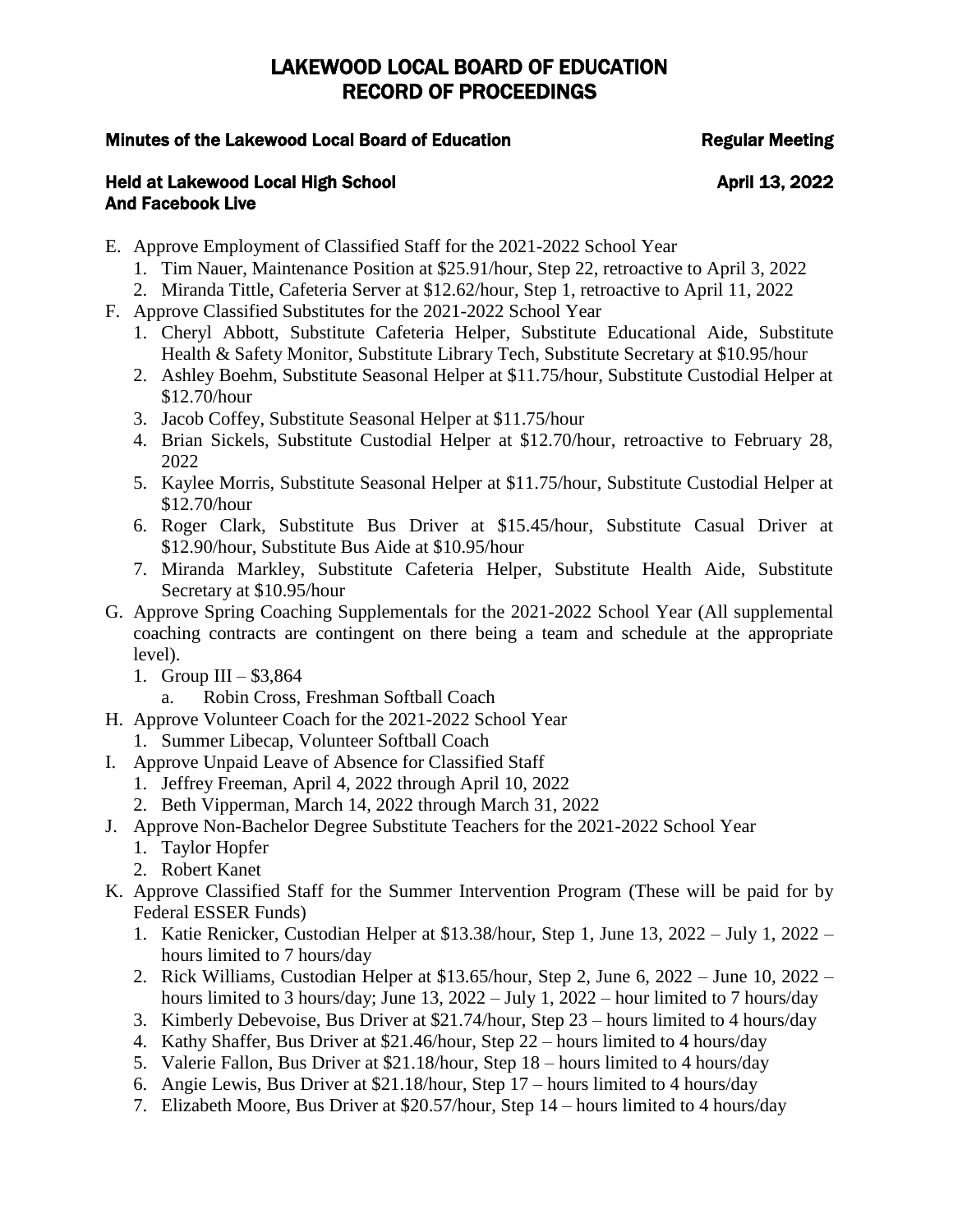## Minutes of the Lakewood Local Board of Education The Regular Meeting

- 8. William Vance, Bus Driver at \$20.57/hour, Step 13 hours limited to 4 hours/day
- L. Approve Non-Coaching Supplemental Contracts for the 2022-2023 School Year
	- 1. Group  $I $7,113$ 
		- a. Lauren Domenick, High School Band Director
	- 2. Group II \$4,742
		- a. Derek Shell, High School Assistant Band Director
	- 3. Group III  $$3,951$ 
		- a. Phil Sikorski, High School Guidance Counselor
		- b. Valerie Kieffer, High School Guidance Counselor
		- c. Derek Shell, Middle School Band Director
		- d. Julie Raymond, Middle School Guidance Counselor
	- 4. Group IV \$3,161
		- a. Martha Fickle, Fall Play Director
		- b. Martha Fickle, Spring Play Director
		- c. Janessa Maybury, High School Yearbook Advisor
	- 5. Group V \$1,976
		- a. Katie Brehmer, Band Auxiliary
		- b. Josh Green, Band Auxiliary
		- c. Martha Fickle, High School Vocal Music/Chorus Director
		- d. Debbie Coffey, Middle School Vocal Music/Chorus Director
	- 6. Group VI \$1,581
		- a. Janessa Maybury, High School Athletic Program Manager
		- b. Brittany Baker, Junior Class Advisor
		- c. Michelle Duncan, Junior Class Advisor
		- d. Valerie Kieffer, Senior Class Advisor (split position 50%) \$790.50
		- e. Laura Nice, Senior Class Advisor (split position 50%) \$790.50
		- f. Brittany Baker, High School Student Council Advisor (split position 50%) \$790.50
		- g. Laura Nice, High School Student Council Advisor (split position 50%) \$790.50
		- h. Martha Fickle, Middle School Drama Club
		- i. Melanie Lanning, Middle School Student Council Advisor (split position 50%) \$790.50
		- j. Michelle Vayansky, Middle School Student Council Advisor (split position 50%) \$790.50
		- k. Jamie Mason, Washington D.C. Trip Coordinator (split position 50%)  $$790.50$
		- l. Amy Wells, Washington D.C. Trip Coordinator (split position 50%) \$790.50
	- 7. Group VII \$1,185
		- a. Debbie Coffey, Drama Auxiliary Fall
		- b. Erin Wolford, Drama Auxiliary Spring
		- c. Terri McKenzie, FCCLA Advisor
		- d. Sharon Smith, National Honor Society Advisor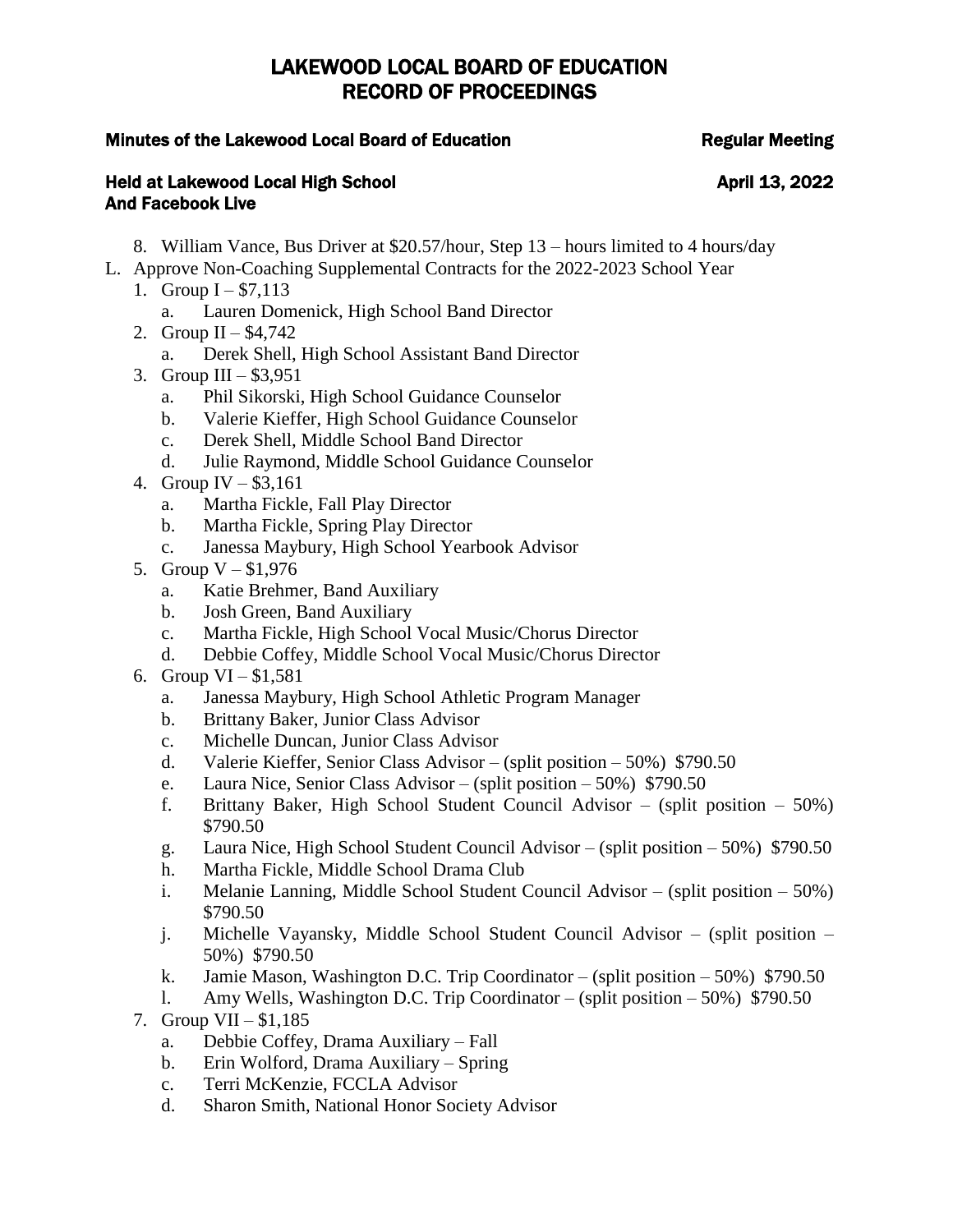## Minutes of the Lakewood Local Board of Education The Regular Meeting

- e. Mark Vukovic, High School Quiz Bowl
- f. Kara Caton-Searls, Spanish Club Advisor
- g. Candace Haudenschild, High School STEM Club Advisor (split position 33.33%) \$395
- h. Lindsey Fawcett, High School STEM Club Advisor (split position 33.33%) \$395
- i. Ryan Bergeman, High School STEM Club Advisor (split position 33.33%) \$395
- j. Zach Brenning, Middle School Geography Bee Advisor
- k. Zach Brenning, Middle School Spelling Bee Advisor
- l. Jeanine Fairburn, Middle School Honor Society Advisor
- m. Matt Frischen, Middle School STEM Club Advisor
- n. Matt Frischen, Middle School Future City Advisor
- o. Jeanine Fairburn, Middle School Yearbook Advisor (split position 50%) \$592.50
- p. Katie Brehmer, Middle School Yearbook Advisor (split position 50%) \$592.50
- M. Approve Classified Substitutes for the 2022-2023 School Year
	- 1. Susan Aleshire, Substitute Cafeteria Helper, Substitute Secretary at \$10.95/hour
	- 2. Ashley Boehm, Substitute Seasonal Helper at \$11.75/hour, Substitute Custodial Helper at \$12.70/hour
	- 3. Tabitha Bowles, Substitute Cafeteria Helper, Substitute Health Aide at \$10.95/hour
	- 4. Andrew Bowman, Substitute Seasonal Helper at \$11.75/hour
	- 5. Kim Carroll, Substitute Bus Aide at \$10.95/hour, Substitute Bus Driver at \$15.45/hour, Substitute Casual Driver at \$12.90/hour
	- 6. Deidre Chasteen, Substitute Cafeteria Helper, Substitute Secretary at \$10.95/hour, Substitute Seasonal Helper at \$11.75/hour, Substitute Custodial Helper at \$12.70/hour
	- 7. Dewey Clayton, Substitute Seasonal Helper at \$11.75/hour
	- 8. Vickie Clouse, Substitute Seasonal Helper at \$11.75/hour
	- 9. Jacob Coffey, Substitute Seasonal Helper at \$11.75/hour
	- 10. Scott Coffey, Substitute Bus Driver at \$15.45/hour, Substitute Seasonal Helper at \$11.75/hour
	- 11. Christa Day, Substitute Seasonal Helper at \$11.75/hour
	- 12. Heather Dorsey, Substitute Mail Route at \$10.95/hour
	- 13. Kim Forsythe, Substitute Custodial Helper at \$12.70/hour
	- 14. Sarah Hanson, Substitute Cafeteria Helper, Substitute School Health Aide at \$10.95/hour
	- 15. Renee Hays, Substitute Bus Aide, Substitute Cafeteria Helper, Substitute Health & Safety Monitor, Substitute Educational Aide, Substitute Library Tech and Substitute Secretary at \$10.95/hour
	- 16. Sarah Henry, Substitute Bus Aide, Substitute Cafeteria Helper, Substitute Educational Aide, Substitute Health & Safety Monitor, Substitute Library Tech and Substitute Secretary at \$10.95/hour
	- 17. Lori Jones, Substitute Bus Aide, Substitute Secretary, Substitute Health Aide at \$10.95/hour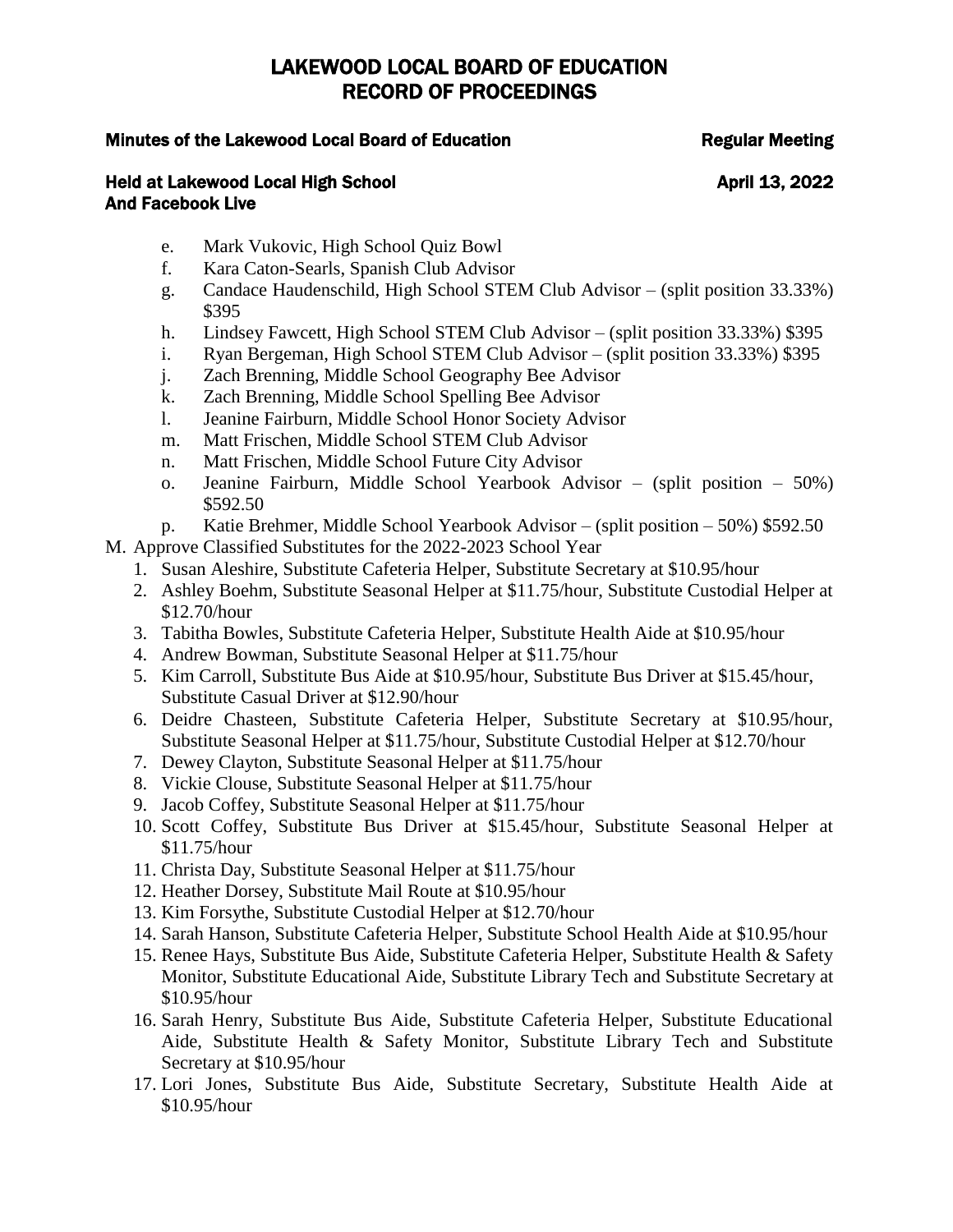### Minutes of the Lakewood Local Board of Education The Regular Meeting

- 18. Gina Kaetzel, Substitute Bus Aide, Substitute Educational Aide, Substitute Health & Safety Monitor, Substitute Library Tech, Substitute Secretary at \$10.95/hour, Substitute Casual Driver at \$12.90/hour
- 19. Connie Kidwell, Substitute Seasonal Helper at \$11.75/hour, Substitute Custodial Helper at \$12.70/hour
- 20. Larry Marshall, Substitute Custodial Helper at \$12.70/hour, Substitute Seasonal Helper at \$11.75/hour
- 21. Charles Mays, Substitute Seasonal Helper at \$11.75/hour
- 22. Robert McCord, Substitute Custodial Helper at \$12.70/hour
- 23. Beth Moore, Substitute Mail Route at \$10.95/hour
- 24. Kristal Moore, Substitute Bus Aide, Substitute Cafeteria Helper at \$10.95/hour, Substitute Custodial Helper at \$12.70/hour
- 25. Julie Moraine, Substitute Cafeteria Helper, Substitute Educational Aide, Substitute Health & Safety Monitor, Substitute Library Tech and Substitute Secretary at \$10.95/hour
- 26. Lindsey Morgan, Substitute Secretary at \$10.95/hour
- 27. Kaylee Morris, Substitute Seasonal Helper at \$11.75/hour, Substitute Custodial Helper at \$12.70/hour
- 28. Dennis Neel, Substitute Seasonal Helper at \$11.75/hour
- 29. Holly Parsons, Substitute Secretary at \$10.95/hour
- 30. Courtney Robertson, Substitute Cafeteria Helper at \$10.95/hour, Substitute Seasonal Helper at \$11.75/hour, Substitute Custodial Helper at \$12.70/hour
- 31. Jennifer Ryan, Substitute Educational Aide, Substitute Health & Safety Monitor, Substitute Health Aide at \$10.95/hour
- 32. Taylor Seymour, Substitute Cafeteria Helper at \$10.95/hour
- 33. Syera Shringley, Substitute Educational Aide, Substitute Health & Safety Monitor, Substitute Library Tech, Substitute Health Aide, Substitute Secretary at \$10.95/hour
- 34. Brian Sickels, Substitute Custodial Helper at \$12.70/hour
- 35. Madison Sowl, Substitute Casual Driver at \$12.90/hour
- 36. Lisa Spiert, Substitute Bus Aide at \$10.95/hour, Substitute Casual Driver at \$12.90/hour
- 37. Mary Swineharte, Substitute Cafeteria Helper at \$10.95/hour
- 38. Doug Walker, Substitute Bus Aide at \$10.95/hour, Substitute Bus Driver at \$15.45/hour, Substitute Mechanic at \$13.90/hour, Substitute Seasonal Helper at \$11.75/hour, Substitute Casual Driver at \$12.90/hour
- 39. Debra Warthen, Substitute Secretary at \$10.95/hour
- 40. Cathy White, Substitute Custodial Helper at \$12.70/hour, Substitute Seasonal Helper at \$11.75/hour
- 41. John Williams, Substitute Mail Route at \$10.95/hour, Substitute Casual Driver at \$12.90/hour
- 42. Miranda Markley, Substitute Cafeteria Helper, Substitute Health Aide, Substitute Secretary at \$10.95/hour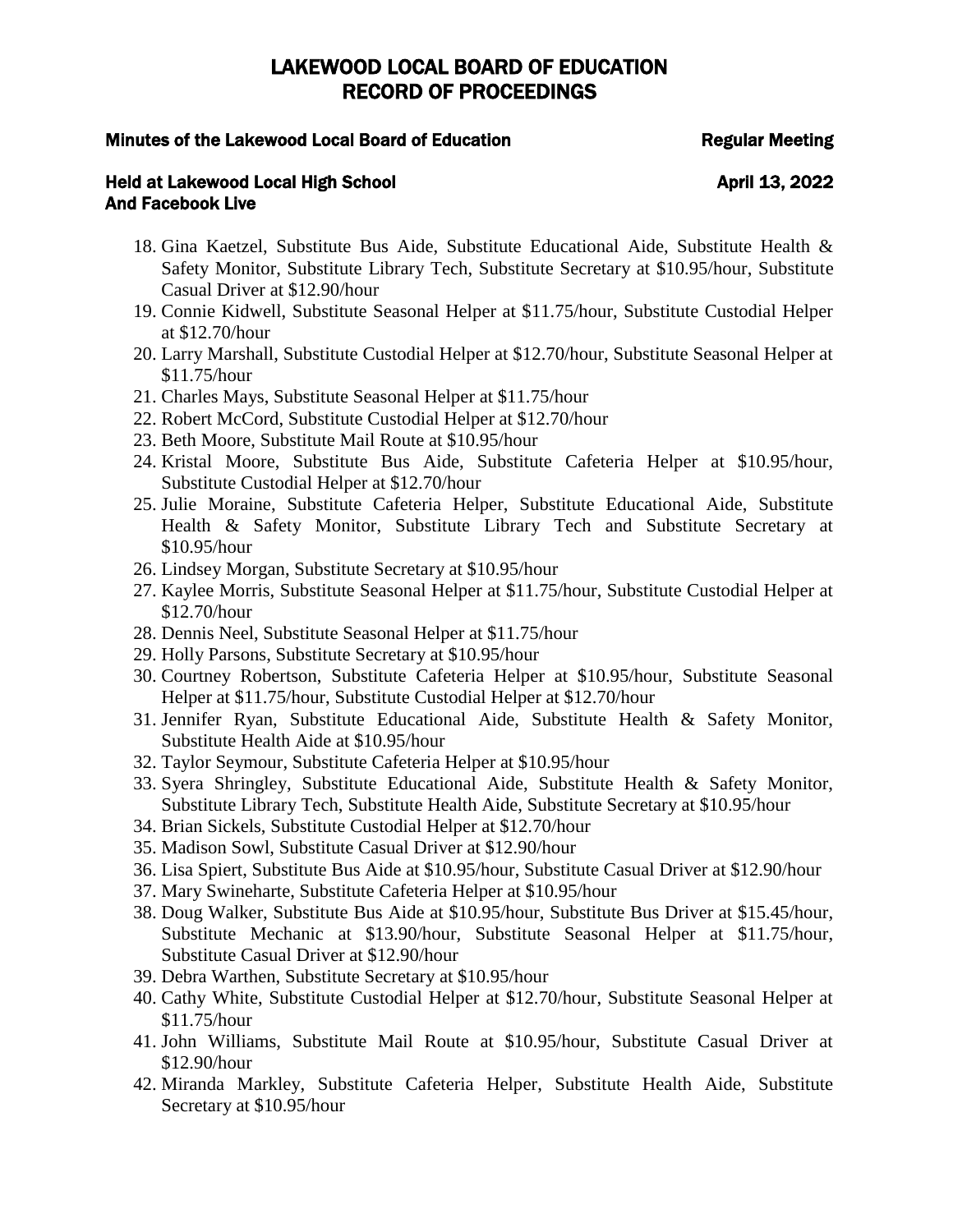## Minutes of the Lakewood Local Board of Education The Regular Meeting

## Held at Lakewood Local High School April 13, 2022 And Facebook Live

- 43. Cheryl Abbott, Substitute Cafeteria Helper, Substitute Educational Aide, Substitute Health & Safety Monitor, Substitute Library Tech, Substitute Secretary at \$10.95/hour
- N. Approve Additional Hours for Curriculum Work at \$25/hour up to 25 Hours for Zach Brenning for the 2021-2022 School Year (Paid by Federal ESSER Funds)
- O. Approve Student Accident Insurance Protection for the 2022-2023 School Year Student Protective Agency
- P. Approve Coaching Supplemental Contract for the 2022-2023 School Year (All supplemental coaching contracts are contingent on there being a team and schedule at the appropriate level).
	- 1. Group  $1 $7,113$ 
		- a. John Poulnott, Head Varsity Football Coach

Moved by Ms. Misner, seconded by Mr. Weekly that the Lakewood Local School District Board of Education approves the Superintendent's Report and Consent Agenda Items as presented (Provided all Certifications and BCI-I/FBI background requirements are met).

Yeas: Mr. Lynch, Ms. Misner, Mr. Weekly, Mr. Corum, Mr. Lohr

Nays: None. Motion approved.

# APPROVE BONITA JENKINS AS SUPERVISORY SUBSTITUTE INTERIM DIRECTOR OF TRANSPORTATION AT \$218.16/DAY (STEP 5), EFFECTIVE APRIL 18, 2022 THROUGH JUNE 30, 2022

# RES. NO. 094-22

Moved by Mr. Lohr, seconded by Mr. Corum that the Lakewood Local School District Board of Education approves Bonita Jenkins as Supervisory Substitute Interim Director of Transportation at \$218.16/day (Step 5), effective April 18, 2022 through June 30, 2022 as presented.

Yeas: Ms. Misner, Mr. Weekly, Mr. Corum, Mr. Lohr, Mr. Lynch Nays: None. Motion approved.

### APPROVE A RESOLUTION FOR THE LAKEWOOD LOCAL SCHOOL DISTRICT TO ADMINISTER THE THIRD GRADE OHIO STATE ASSESSMENT IN A PAPER/PENCIL FORMAT FOR THE 2022-2023 SCHOOL YEAR RES. NO. 095-22

WHEREAS, OHIO REVISED CODE §3301.0711(G)(4) State law allows districts the option of paper or online test administration for the third-grade state assessments. Specifically, Ohio Revised Code Section 3301.0711(G)(4) provides that …a school district, other public school, or chartered nonpublic school may administer the third-grade English language arts or mathematics assessment, or both, in a paper format in any school year for which the district board of education or school governing body adopts a resolution indicating that the district or school chooses to administer the assessment in a paper format; and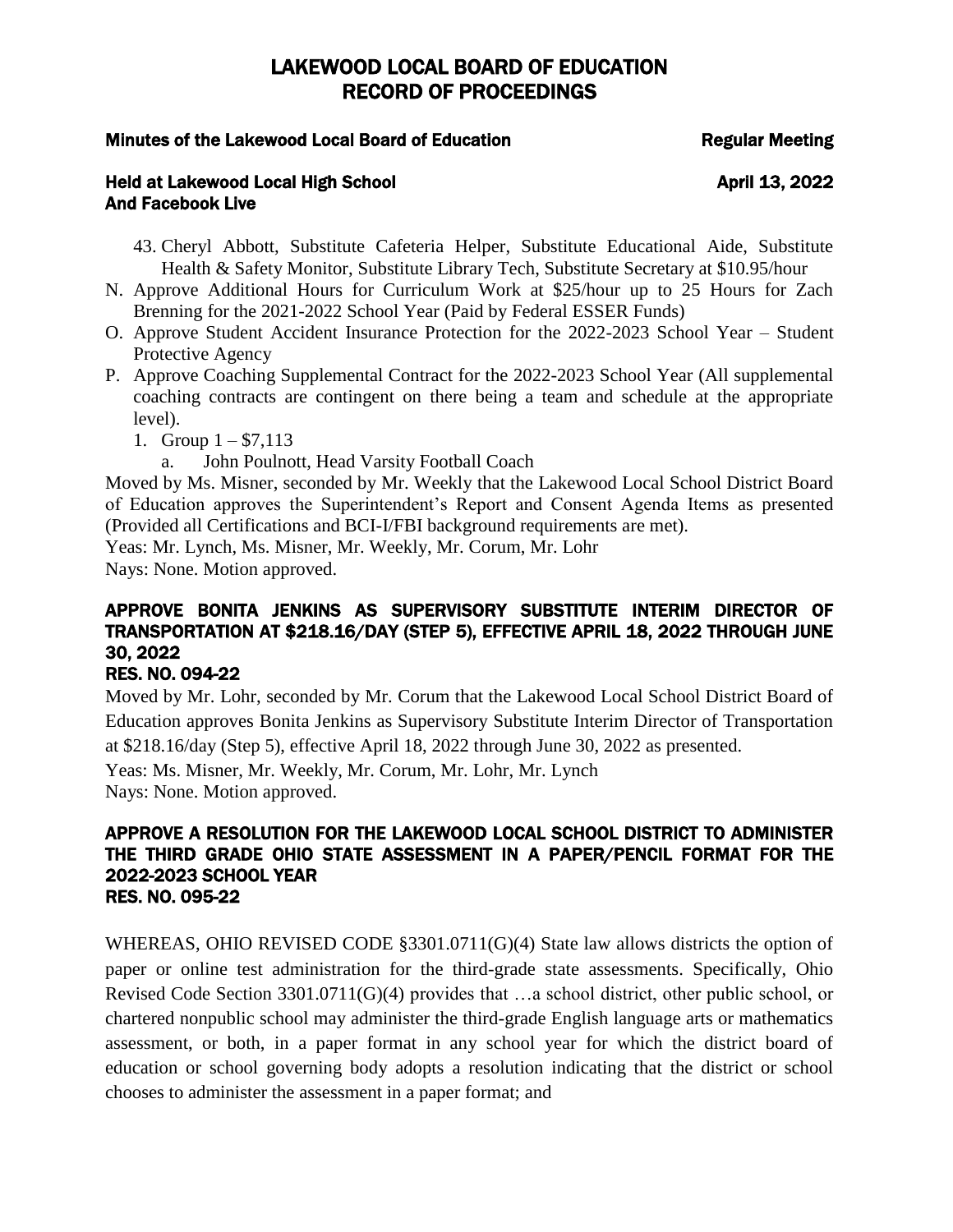## Minutes of the Lakewood Local Board of Education The Regular Meeting

## Held at Lakewood Local High School April 13, 2022 And Facebook Live

WHEREAS, the board or governing body shall submit a copy of the resolution to the department of education by May 1 of the school year to be enacted the following school year.

WHEREAS, if the resolution is submitted, the district or school shall administer the assessment in a paper format to all students in the third grade, except that any student whose individualized education program or plan developed under section 504 of the "Rehabilitation Act of 1973," 87 Stat. 355, 29 U.S.C. 794, as amended, specifies that taking the assessment in an online format is an appropriate accommodation for the student may take the assessment in an online format.

WHEREAS, the Board wishes to provide third grade students the opportunity to take the Ohio State Tests in the paper format unless a student's individualized education plan or 504 plan indicate the online format.

## NOW, THEREFORE, BE IT RESOLVED that:

- 1. The Board authorizes the Superintendent or his designee to submit this Board Resolution to the Ohio Department of Education by May 1, 2022.
- 2. The Board authorizes the District Test Coordinator to administer the paper format of the third grade Ohio State Tests in English Language Arts and Math, unless a student's individualized education plan or 504 plan indicate the online format.

Moved by Mr. Corum, seconded by Ms. Misner that the Lakewood Local School District Board of Education approves the Resolution for the Lakewood Local School District to Administer the Third Grade Ohio State Assessment in a Paper/Pencil Format for the 2022-2023 School Year as presented.

Yeas: Mr. Weekly, Mr. Corum, Mr. Lohr, Mr. Lynch, Ms. Misner Nays: None. Motion approved.

# BOARD DISCUSSION & COMMENTS

Mr. Weekly commented that he is excited for Deputy Crider and his new position. He also welcomed Deputy VanBalen to Lakewood.

Mr. Lohr commented that in review of the survey, there is needed grace and accountability.

Mr. Corum commented that we keep getting closer to the end of the school year.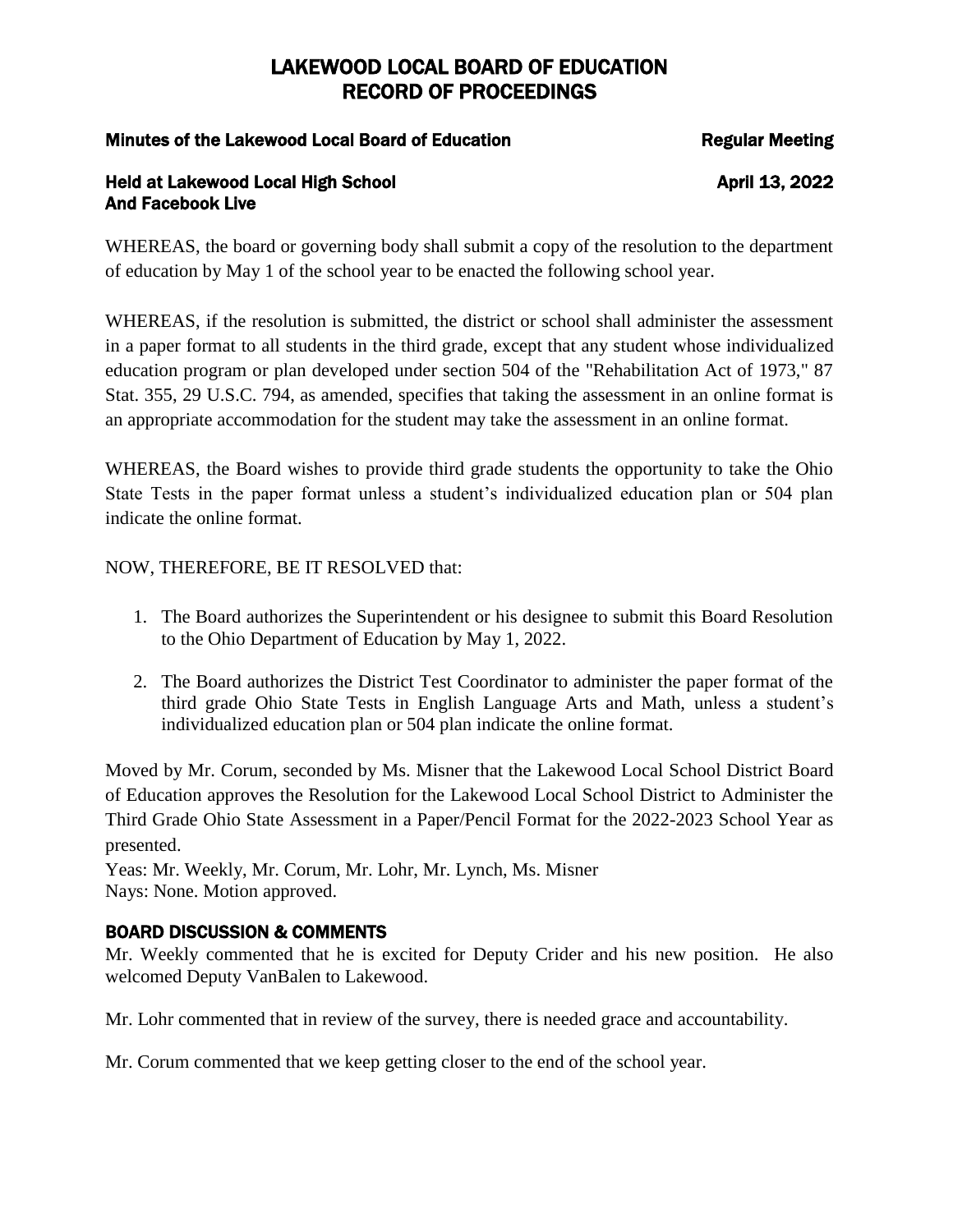### Minutes of the Lakewood Local Board of Education The Regular Meeting

### Held at Lakewood Local High School April 13, 2022 And Facebook Live

Mr. Lynch thanked Deputy Crider for his service and welcomed Deputy VanBalen. He thanked those who completed the survey and he thanked Ms. Biddle for her years of service.

Ms. Misner stated that she is excited for Deputy VanBalen. She also congratulated Ms. McCartney and Hebron Elementary for the ODE Purple Star Award. We have made progress in looking at the Community Survey, but we still have a lot of work to do.

## STUDENT REPRESENTATIVE COMMENTS – None

### PUBLIC PARTICIPATION – None

### FUTURE MEETINGS

| <b>Policy Committee Meeting</b>  | Date: April 27, 2022<br>Time: 5:00 p.m.                                                             |
|----------------------------------|-----------------------------------------------------------------------------------------------------|
|                                  | Place: Lakewood Local Administrative Building                                                       |
| <b>Finance Committee Meeting</b> | Date: May 10, 2022<br>Time: 4:00 p.m.<br>Place: Lakewood Local Administrative Building              |
| <b>Regular Meeting</b>           | Date: May 18, 2022<br>Time: 6:30 p.m.<br>Place: Lakewood Local High School Library<br>Facebook Live |

# EXECUTIVE SESSION: PURSUANT TO OHIO REVISED CODE SECTION 121.22(G)(1), I HEREBY MOVE THAT THE BOARD ADJOURN TO EXECUTIVE SESSION FOR THE PURPOSE OF CONSIDERING THE EMPLOYMENT OF AN EMPLOYEE OR OFFICIAL OF THE SCHOOL **DISTRICT**

### RES. NO. 096-22

Moved by Mr. Lynch, seconded by Mr. Weekly that the Lakewood Local School District Board of Education adjourn to Executive Session at 7:53 p.m. Yeas: Mr. Corum, Mr. Lohr, Mr. Lynch, Ms. Misner, Mr. Weekly Nays: None. Motion approved.

Moved by Ms. Misner, seconded by Mr. Weekly that the Lakewood Local School District Board of Education go out of Executive Session at 9:28 p.m. Yeas: Mr. Lohr, Mr. Lynch, Ms. Misner, Mr. Weekly, Mr. Corum Nays: None. Motion approved.